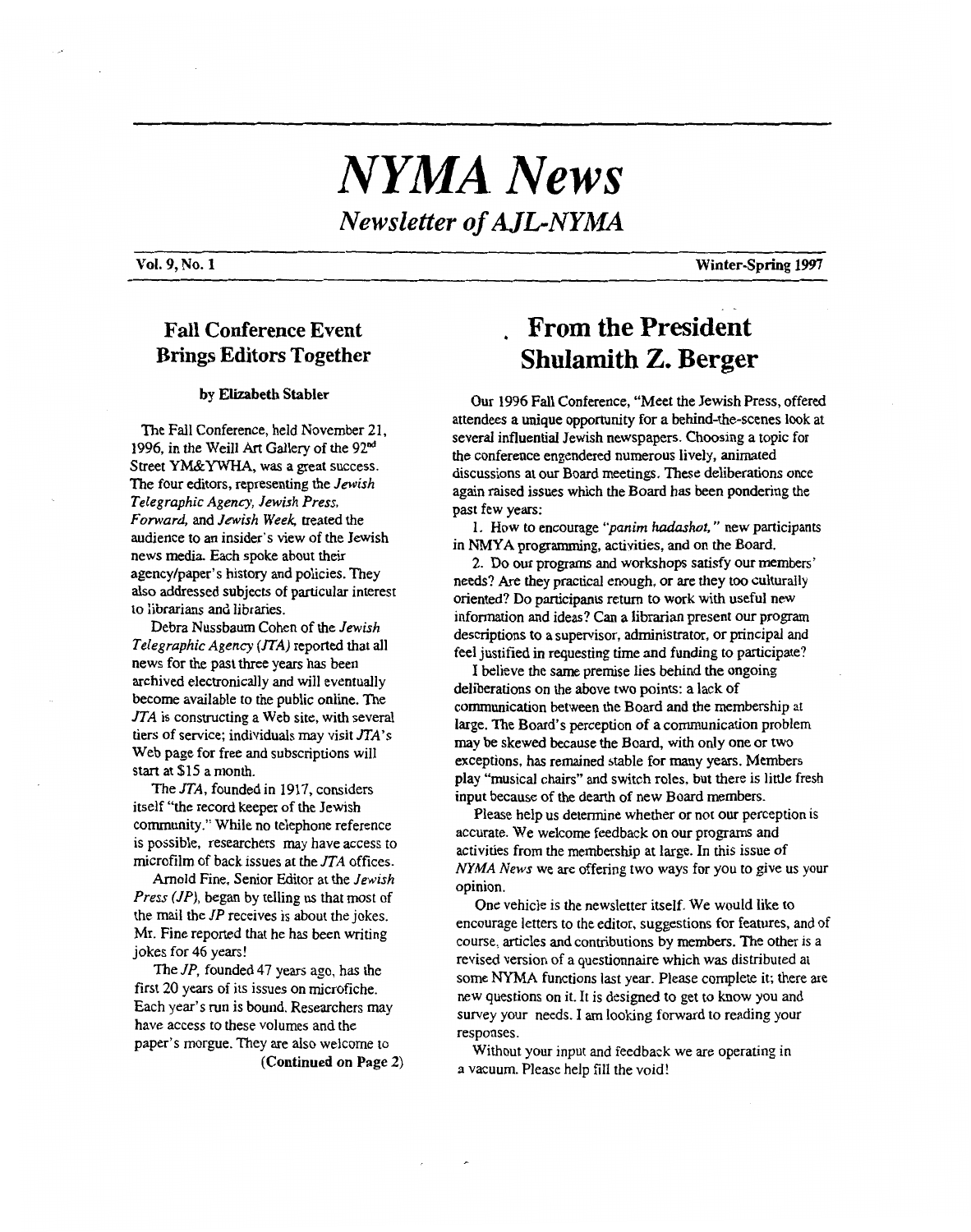#### (Conference, cont'd) come into *JP's* Research Department.

Seth Gitell, Op-Ed Editor of the English language *Forward,* founded in **1990** by Seth Lipsky, told us his paper considers itself the "secular Jewish conscience." There is no microfilm of the *Forward's* back issues but researchers may come into the newspaper's offices to **look**  through back issues. How much help they receive will depend on how busy the **staff** is at that moment.

Jonathan Mark, Associate Editor of the *Jewish Week (JW),* explained that the *JW* "tries to be the paper of record for the Jewish community." *JWs* back issues are kept in bound volumes. **At** present "some" material is stored electronically, but not yet available to the public online. Researchers **may** come into the offices to look through the paper's morgue.

After the presentation of each editor's agency or paper, the panel, admirably moderated by **NYMA**  president Shulamith Berger, engaged in a fascinating, collegial discussion. The panelists clearly welcomed this opportunity to come together professionally.

Because the agency's or paper's focus is on the present and future, they do not expend much effort on archiving their materials, except **as**  described above. While each panelist was interested in the librarian's impetus to make materials easily available to researchers, none of the agencies or papers have librarians.

The conference was a huge success, even though attendance was disappointing. Panelists and audience both came away knowing they had participated in an exciting, professional exchange of ideas.

# *Ramaz Upper School Library*  - *a profile by Esther Nussbaum*

While generally known **as** the Ramaz Upper School Library, the sign above the entrance reads "Library-Media Center," which more accurately describes the collection and activities taking place there. Our onsite collection is both print and non-print but more importantly we locate materials for our patrons in any format from varied sources worldwide.

with my esteemed colleague, Noreen Wachs. We serve the needs of the entire school population grades 7-12. Most of our holdings, however, consist of materials on the **high** school level. It has been my privilege since **1978** to have built our collection along

**Our** goal **as** defined by the collection policy is to acquire up-to-date materials that will enable students to **find** information and the necessary texts they require for daily assignments **as** well **as** for research projects. **Our** collection enhances the cumculum in addition to supporting it. Our Judaica and Hebraica collections are extensive and are used by students and faculty alike.

We take pride in the broad range of our periodicals, subscribing to over **50** titles in hard copy and some on-line and on microfiche. We have some titles on fiche dating back to **1969, an** unusually rich resource for a high school collection. Our audio-visual resources include a large video collection which is utilized by teachers on a daily basis. We are responsible for the **AV** equipment which requires **both** management and maintenance. In the last five years the profile **of** our library has changed once again **as** we entered the computer age. We enthusiastically enbrace the **CD-ROM** format and have been using several programs successfully during the past few **years.** 

**Ramaz's** long-time membership in the New York City School Library System *(NYCSLS)* benefits our students by allowing them access to an extensive database which includes the New York Public Library in addition to the entire school library system. They are able to obtain materials through interlibrary loan via a very efficient delivery system.

Other benefits that **NYCSLS** offers to **members** are Internet training workshops and in-service days. Both Noreen and **I** have found these extremely useful for learning the latest trends and applications in computerization and programming. This year with the advent **of** our Internet access we **are** able to telnet to various libraries worldwide **as** well **as** search the World Wide Web for specific subjects, Juniors and Seniors even have their own E-Mail accounts and some do their own Web surfing!

Our main problems are space-related - real space and cyberspace! As the school curriculum becomes more diversified and customized, the library facility is used for classes from time to time. The library is also home to four computers at which students may do their own word processing and E-Mail **as** well **as** their research. Teachers use our computers for their Hebrew word processing and for the printers which have Hebrew capability. While we have weeded several subject areas **as**  well **as** the fiction collection, there is just no space to grow!

(Continued **on** Page **3)**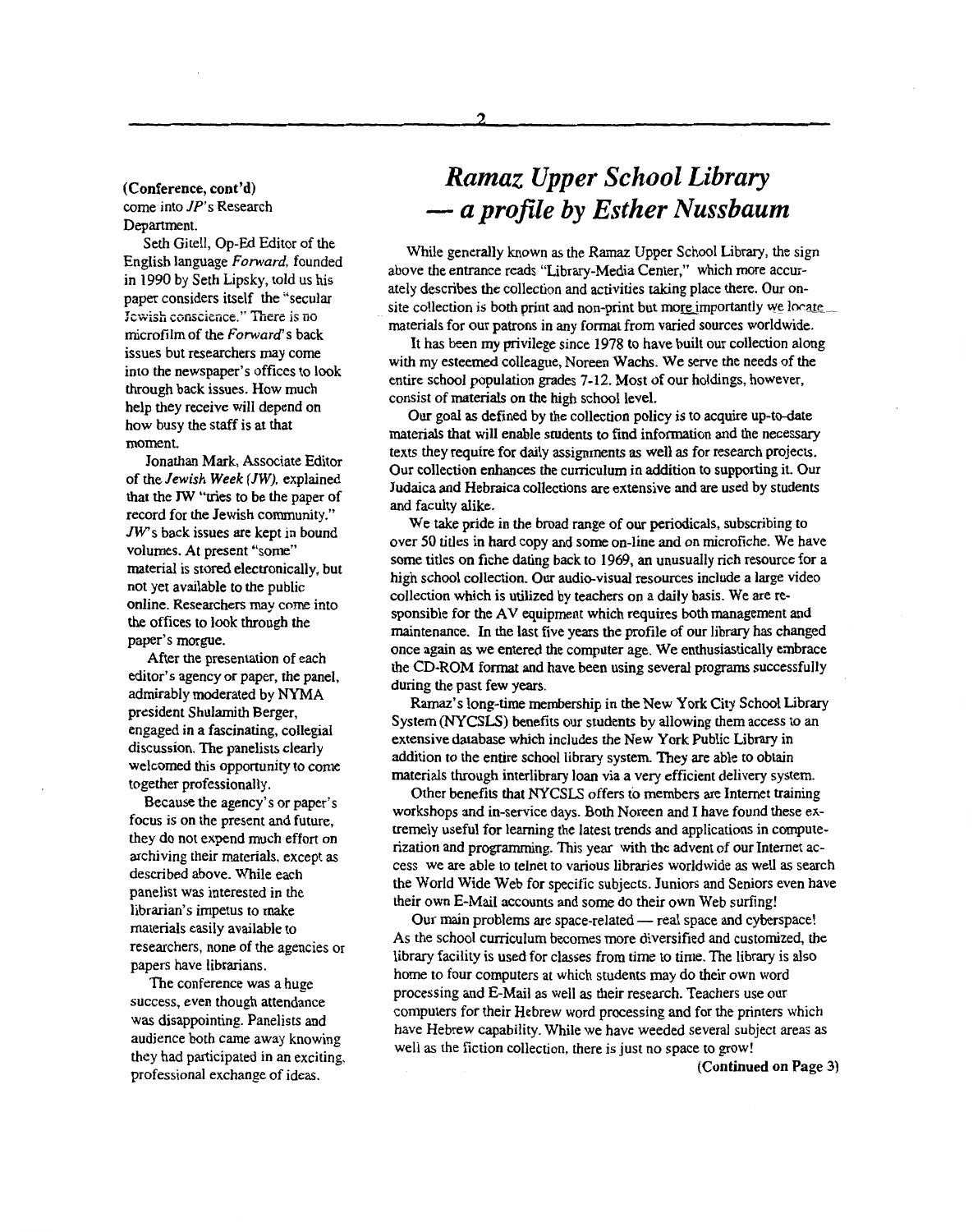#### **(Ramaz, cont'd)**

It is evident that today's librarian must be an information scientist, but I still believe strongly that the librarian must continue to be the agent of books, promoting the primacy of the book to help students become lifelong learners. It is our mandate to keep the library **as** a palace of print with all other formats **t.riiiaiic;irig** tiic **iriCormaiivn** ana pieasure aerivcri **iiwi** the text.

### *Upcoming Events*

#### **Cataloging Workshop**

Thursday, February **13,** from **1:30430** at the Jewish Theological Seminary, 3080 Broadway (at 122" St.), in the Mendelson Convocation Center.

Program:

Cataloging:

- **1.** Kibbutz and other, non-traditional Haggadot; Auction catalogs
- 2. Teaching Para-Professionals Cataloging Skills
- 3. NACO Hebraica Funnel: A panel discussion

Day School/High School Workshop - May 1997

1997 Spring Conference - June 1997

**32" Annual Convention of the Association of Jewish Libraries — June 22-25, 1997 Wyndham Hotel, Cleveland,** Ohio. For information contact the AJL office at 212-725-5359.

#### **Community Calendar**

"Kehillat ha-Kodesh, Creating the Sacred Community: the Roles of the Rabbi, Mohel, Schochet **and** Cantor in Jewish Communal Life." This is an exhibition on view currently until March 17,1997, at Library of the Jewish Theological Seminary of America, 122" Street and Broadway in Manhattan. Exhibition hours are Monday-Thursday, 9 a.m.-5 p.m; Friday, 9 am-2 p.m., and Sunday **10-a.m.-5 p.m.** 

#### **Condolences**

and colleague, Marcia Posner, on the death of her beloved husband, Louis. May she and all her family be comforted among the mourners of Zion and Jerusalem. We all extend our heartfelt condolences to our dear friend

**We welcome your ideas, comments, suggestions, or professional news about yourself. Please write to the AJL-NYMA Newsletter Committee** *c/o* **Marion Stein, 28 Douglas** *St.,* **Brooklyn, NY 11231.** 

*Association of Jewish Libraries New York Metropolitan Area Chapter do Shulamith Berger, 500 W. 185~ St. New York, Ny 10033 Phone no: 212-940-5451 E-Mail: sberger@yul.yu.edu Ydii vci t:ci vu3 iij, Ai Lid YW* 

> **Executive Board 1996-1997**

**President**  Shulamith Berger **Vice-President Rita** Lifton **Corresponding Secretary**  Shaindy Kurzmann **Recording Secretary**  Elizabeth Stabler **Treasurer**  Sylvia Avner **High School Interest Group Coordinator Membership Coordinator Programming Publicity Coordinator Workshop Coordinators:**  Elisheva Schwartz Rachel Simon Beth Anshen Braunstein Eileen Shmidman Noreen Wachs Naomi Steinberger Marion Stein **Rita** Lifton *Cataloging: Day School:*  **Past Presidents**  Tzivia **Atik**  Edith Lubetski Esther Nussbaum Marion Stein **Newsletter Committee**  Marion Stein Hallie Cantor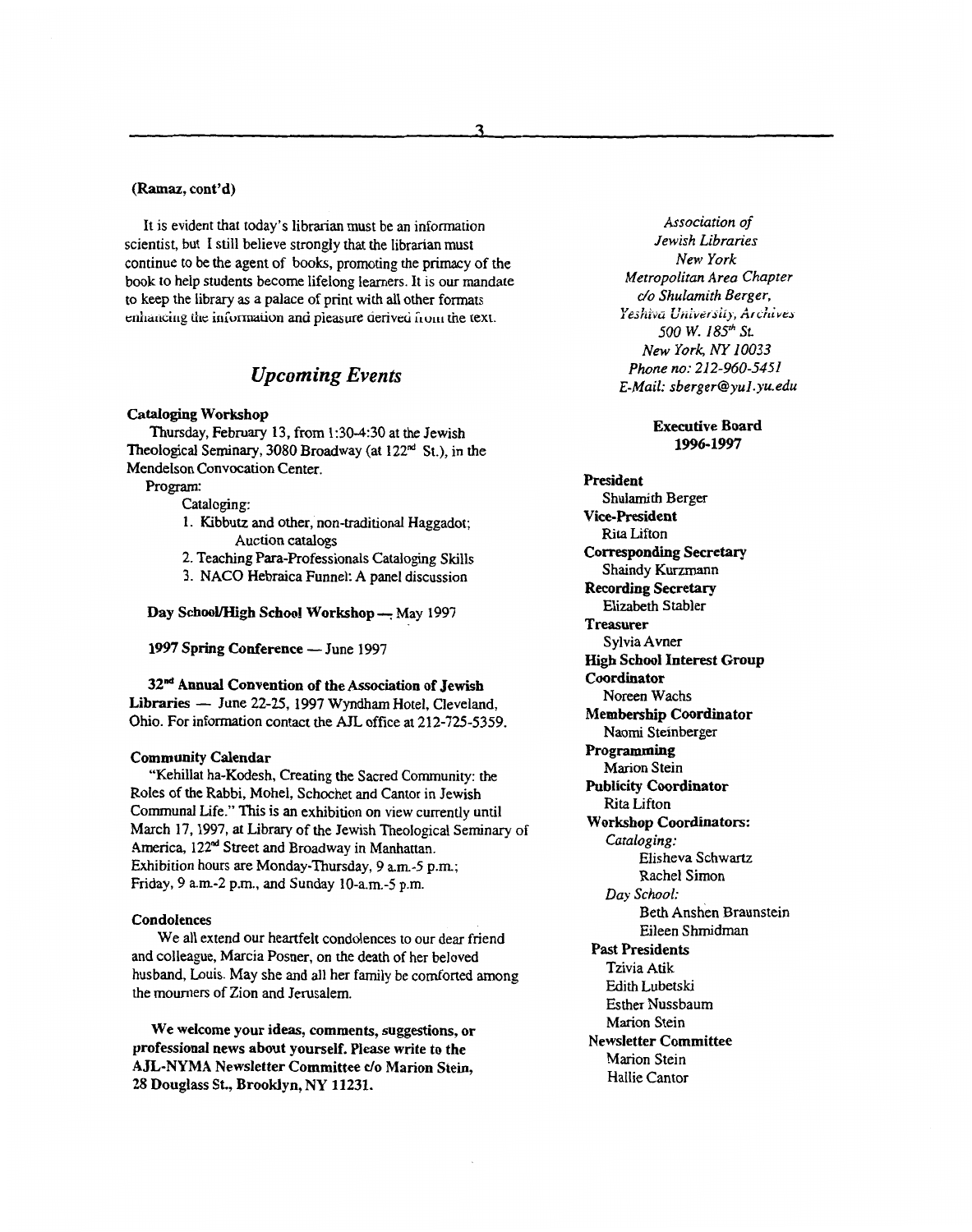# *The Librarian and the Teacher Should be Friends by Marion Stein*

On Tuesday afternoon, July 2, 1996, a symposium which was organized by Professor Edith Lubetski, Librarian of the Hedi Steinberg Library of Stem College of Yeshiva University, took place at the college. As always, when Edith has a good idea, she does what needs to be **.'oiie** *13* b;liig **ii iG** fiittioii.

And so it was on Tuesday. Having run a similar conference previously, Edith thought it was time to **try**  again to increase the awareness among students at the Azrieli Graduate School of Jewish Education and Administration of the importance of good library services as a vital component of a fine teaching program. With the full cooperation of Rabbi Yitzchak Handel, Director of the Azrieli School and the co-sponsorship of NYMA, the local chapter of the Association of Jewish Libraries, the afternoon symposium took place. Five master librarians shared their expertise with the assembled students, school administrators and librarians in the field who attended. Because of the mix of talents and interests **among**  participants in the audience, the session proved to be highly interactive and very stimulating.

The first **speaker** was Mema Davidowitz, librarian at the Ashar Day School in Monsey, New York. She shared a number of programming ideas that she uses regularly with students in her N-8 school. Students in grades 1-6 come to the library regularly each week. Mema works with **the**  students, teaching them various concepts from the general curricular areas such **as** map skills and time, by refemng to Jewish ideas and using Jewish examples, thus achieving a natural integration of the two aspects of the school. She distributed handouts with specific lessons, including the use of world folk literature to express Jewish values and comparisons to Jewish stories on similar themes. The teachers and administrators were treated to some imaginative ways in which a dedicated and experienced librarian can enrich all areas of the curriculum.

Susan Young, librarian at **Bais** Yaakov (BY) of Queens, and Temple Beth Shalom of Roslyn Heights, demonstrated how an energetic librarian can make small miracles occur by being persistent, resourceful, and thoroughly professional. Susan has worked in all areas of librarianship and brings her broad experience to all she does. Even though she works part time in both positions she manages to keep the BY library for a student body of 500 running smoothly with a very impressive rate of circulation.

Susan has earned the respect and trust of all segments of the school community because of her long affiliation with the school as an alumna, parent, and now as librarian. She organizes special programs and makes sure that the

most recent books that are relevant to the curriculum are available. She, like Mema, tries to have something for everyone, even if she doesn't always have everything. Susan described ways in which she maximizes her acquisitions capacity by making use of all available funding - State. Federal **and Agudxb.** This is *a* very important aspect of collection building and it takes skill to be able **to** know how to complete forms properly and in a timely manner. **Susan** considers her role to be part educator and part administrator.

**Roz** Friedman, librarian at the Solomon Schechter School of Westchester in White **Plains,** NY, presides over a relatively new, fully automated library at *this* **K-8**  school. Three years ago the Mandarin Library automation system was installed, which fully integrates the catalog and circulation systems and **has** allowed significant improvement in record-keeping and ease of circulation. Roz highlighted in particular the ease with which she can now create bibliographies for teachers on very short notice in all subject areas. She is also able to set up reserve lists, check on the whereabouts of any book in the collection **and** keep careful circulation statistics. Roz works closely with the computer teacher in the planning and execution of term papers and research projects. She handles the research and on-line search aspects of the work and her colleague Mrs. Kaufman assists the students with the drafting and word-processing aspects of the *tasks.* Anyone who would like to see how a beautiful and functional **libmy** space can enhance **a** school should plan a visit to her library.

Lillian Steinberg, librarian at HAFIX High School (Hebrew Academy of the Five Towns and Rockaway) in Cedarhurst, NY, has been librarian at the school for 20 years. She has been with the school through its various reincarnations and like Susan Young has been able to take advantage of her long-term and intimate knowledge of the institution to service her clientele very effectively. Although her library is not yet fully automated, Lillian has installed an Internet connection which is being used to good advantage by students and faculty alike. Lillian is a determined person and even in the face of budget cuts she makes the library work for the school. She takes full advantage of the library consortia available in Nassau County to maximize her school's resources.

Esther Nussbaum, Head Librarian at the Ramaz Upper School, shares with her colleagues Susan and Lillian a very long affiliation with the school in which she serves **as**  librarian, having been both a parent and librarian there for over 20 years. She is the one who has buift the library at Ramaz over the past 16 years and had the good fortune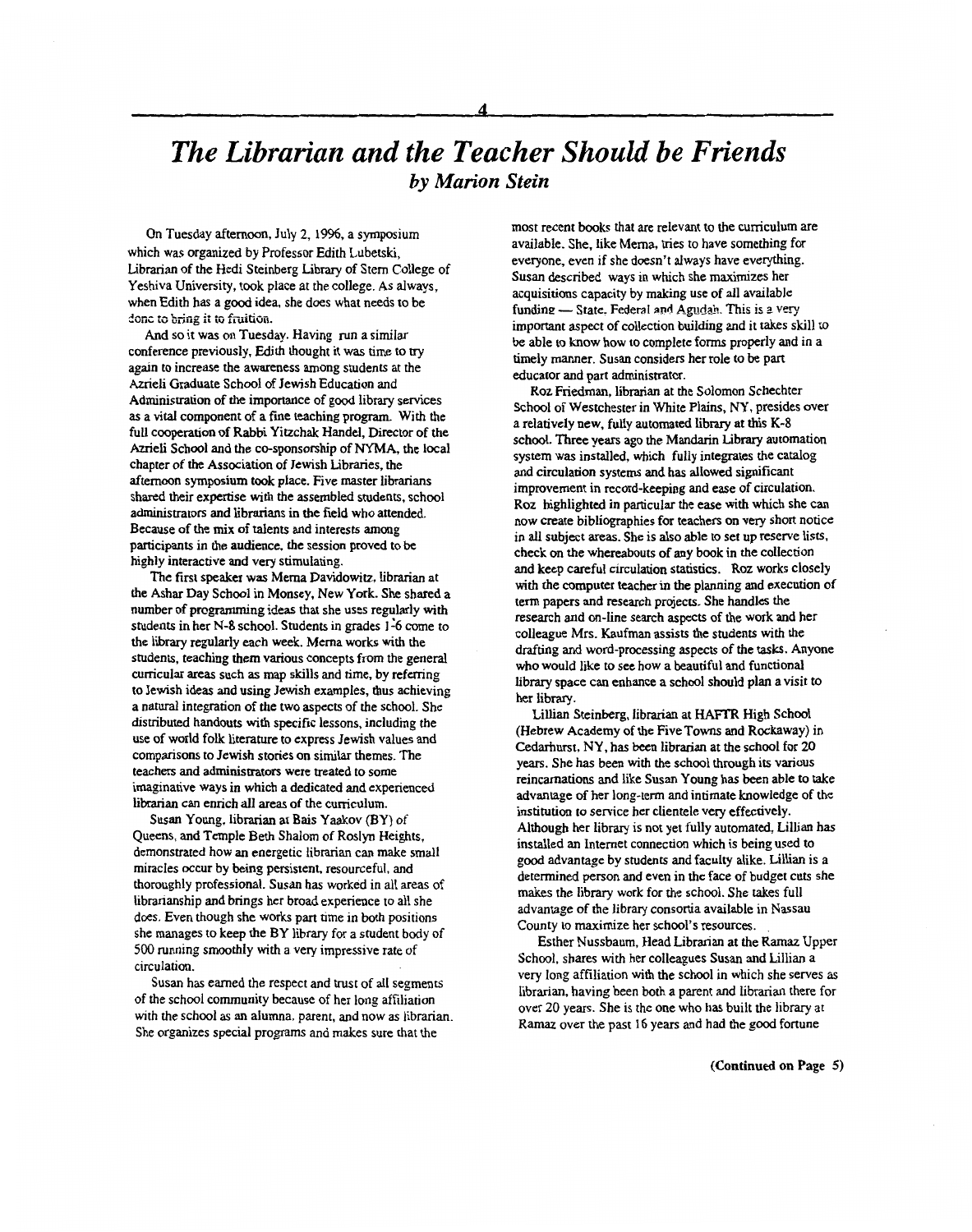#### (Friends, **cont'd)**

of helping to design the physical space as well **as**  supervising the growth of the collection.

her to build what may be the finest Jewish day school library in the Metropolitan area, with a collection of close to **30,000** volumes. The library offers the students access to information in many formats, including monographs, over 50 periodical subscriptions, microforms, CD-ROMs, and an Internet connection. Because **Ramaz** has **an**  exccllent card catalog-maintained by Noreen Wachs, Associate Librarian, who also is the principal Hebraica librarian, they have not yet selected **an** automation package that will suit their special requirements. In addition, as there is no OPAC provider for the PC market that offers Hebrew capability, Esther and Noreen are waiting in the hopes that such capability will be forthcoming soon. In the meantime, they offer many services to the high/middle school community. These include library skills training, exercises in critical information-gathering, and lessons to teach rules for the proper documentation of one's findings. Esther's broad interests **and** knowledge have allowed

They also work closely with the faculty to develop

reserve lists of books as needed and to suggest resources both from the library collection and through interlibrary **loans** for specific lessons and units. **Ramaz,** like **HAFTR**  HS, is very active in NYCSLS, their local library consortium. They are the designated collector **of** 19" century European history for all of NYCSLS.

and a research library. On any given day students can be seen in clusters discussing a wide variety **of** topics, assisting one another, working alone in one of the many study carrels, **or** even playing chess. The library is the heart of the school because it is a pleasant place to be *and*  because it offers the resources that their community needs. The library at **Ramaz is** a cross between a *beit* **midrash** 

In conclusion, a close working relationship between teacher and librarian is essential, **as** well as beneficial, to anyone connected with a school. **As** Edith **Lubetski** said, she hopes other institutions will replicate this symposium in their own communities. It goes a very long way towards heightening the awareness in the Jewish day school world of just how important the **library** is to the well-being of a school.

#### **AJL-NYMA CONVENTION-SCHOLARSHIP INFORMATION** *AND* **APPLICATION**

**This year's AJL convention** will **rake place in Cleveland, June 22-25.1997. The NYMA chapter is offering a limit4 number** of **S200.00**  scholarships to help members defray the cost of attending. A committee of the Board will select the scholarship winners. Please fill out the short **questionnaire below and mail or fax by March 1'. 1997, to:** 

**Shulamith Berger, AIL-NYMA President,** *do* **Yeshiva University, Archives 500 W. 185" St., New York NY 10033,** *FAX:* **212-960-0066** 

#### **QUESTIONNAIRE**

**Name:** Institutional **Affiliation:** 

**Phone number:** 

**1. What other sources of funding for Convention do you have available?** 

**2. How many years have you been a member of AJL-NYMA?** 

*3.* **Describe your activities on behalf** of **AJL National** and **the NYMA chapter** 

**4. What would you like to** do **on behalf of AIL-NYMA** or **National?**